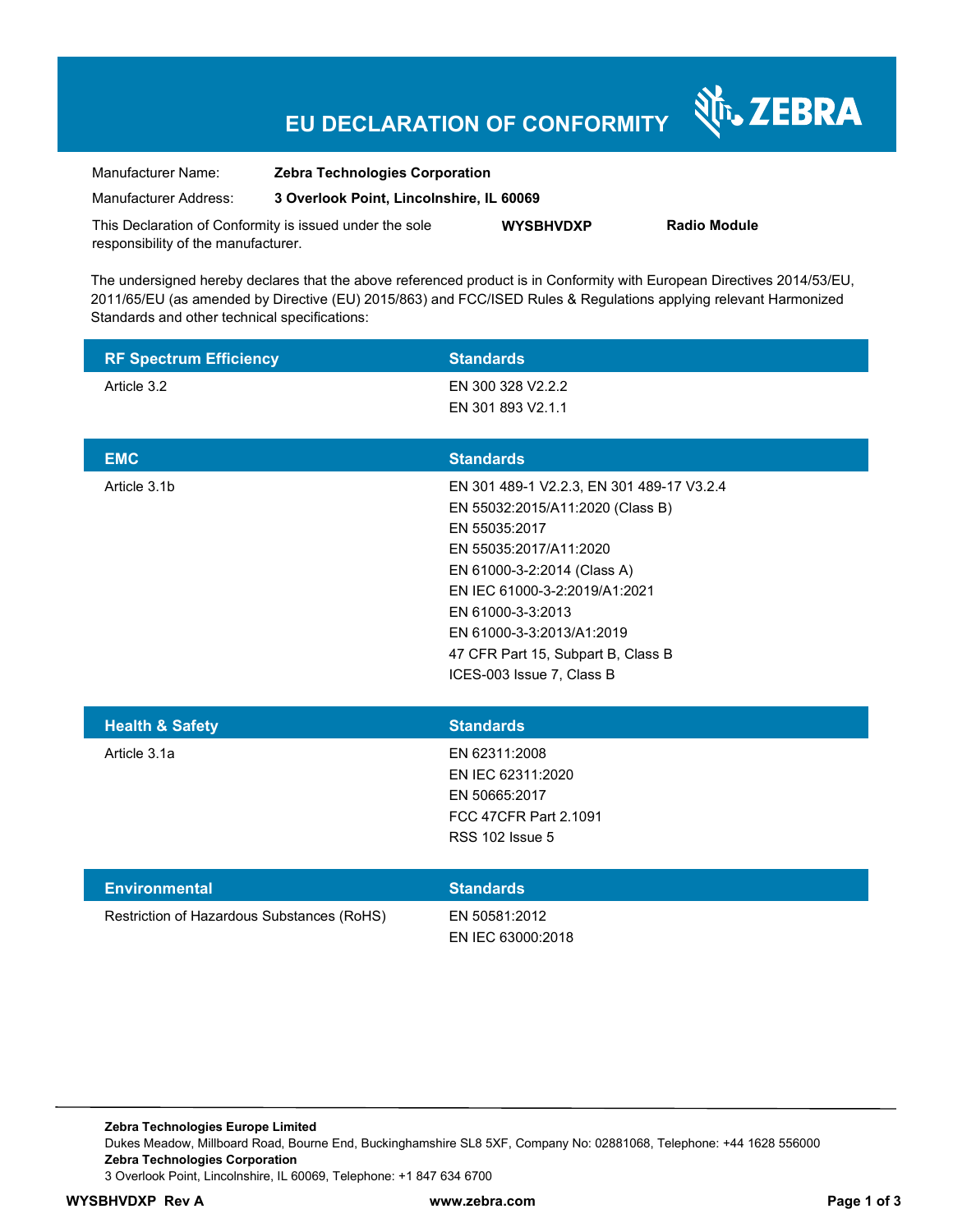

With regard to Directive 2014/53/EU, the conformity assessment procedure referred to in Article 17.2(b) and detailed in Annex III has been followed with the involvement of the following Notified Body for Articles 3.1a, 3.1b and 3.2: **CTC advanced GmbH**, Untertürkheimer Str. 6 – 10 66117 Saarbrücken, Germany

EC-Type Examination Certificate number: T818936N-01-TEC

US company representative for FCC Supplier's Declaration of Conformity (47 CFR Part 2.1071 to 2.1077) is Jay Cadiz and can be reached at joadiz@zebra.com.

### **Signed on behalf of Zebra Technologies Corporation**

Call

Place: Lincolnshire, USA

*(Signature of authorized person)* Date of Affixing the CE Mark: 1 November 2021 Jay Cadiz Rev: A Sr. Manager, Regulatory **Date: 1 November 2021**